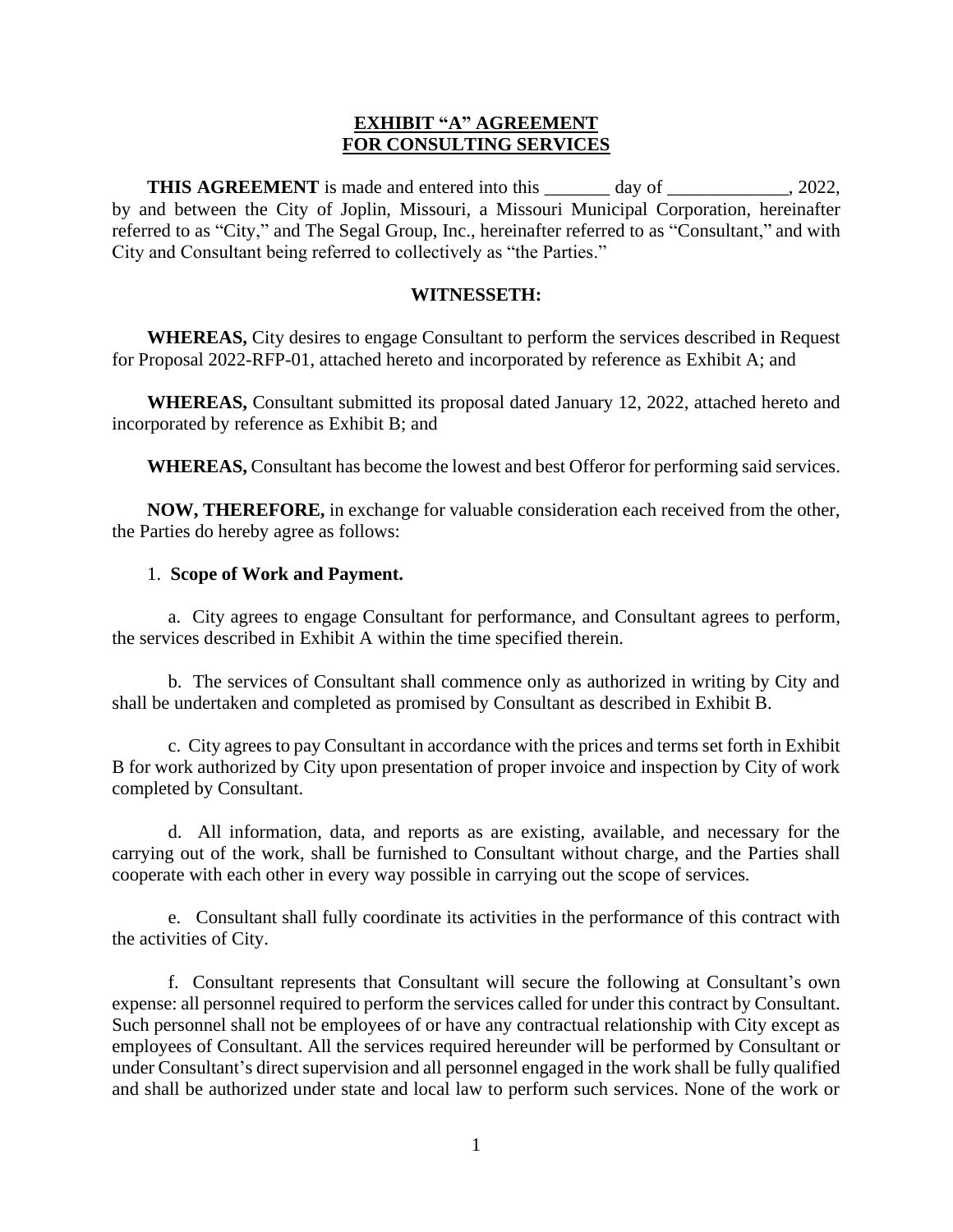services covered by this contract shall be subcontracted without the written approval of City.

2. **Amendments.** The covenants and obligations herein contained are the full and complete terms of this Agreement, and no alteration, amendments, or changes to such terms shall be binding unless first reduced to writing and executed with the same formality as this Agreement.

3. **Assignment.** This Agreement, including payment hereunder, shall not be sub-let, assigned, or otherwise disposed of, except with the prior written consent of the City.

4. **Attorney's Fees and Expenses.** If City files suit in order to enforce any term of this Agreement and is the prevailing party, Contractor shall be liable for City's reasonable attorney's fees and expenses. In no event shall City be liable for Contractor's reasonable attorney's fees and expenses.

5. **Binding Effect.** This Agreement shall be binding upon the parties hereto, their heirs, executors, administrators, legal representatives, successors, and assigns, and shall be binding in the event of the death or legal disability of the parties. Provided, however, that nothing in this paragraph shall be construed as a consent by City to any assignment of this Agreement or any interest therein by Contractor.

6. **Choice of Law and Venue.** This Agreement has been made, and its validity, performance and effect shall be determined, in accordance with the laws of the State of Missouri and venue for litigation between the parties shall be solely and exclusively in Jasper County, Missouri.

7. **Compliance with Laws.** Contractor shall observe and comply with all Federal, State, and local laws and ordinances that affect those employed or engaged by it on the project, or the material or equipment used, or the conduct of the work, and shall procure all necessary licenses, permits, and insurance.

8. **Confidentiality.** Any reports, data, or similar information given to or prepared or assembled by the Consultant under this contract which the City requests to be kept as confidential shall not be made available to any individual or organization by the Consultant without prior written approval of the City.

9. **Consequential Damages.** In no event shall City be liable to Contractor for special, indirect, or consequential damages.

10. **Contract Documents.** The contract documents shall consist of the following: this Agreement, City's Request for Proposal, and Contractor's Response to City's Request for Proposal. In the event of conflict between the contract documents, this Agreement will prevail. In the event of conflict between City's Request for Proposal and Contractor's Response to City's Request for Proposal, City's Request for Proposal will prevail.

11. **Entire Agreement.** This Agreement (including any Exhibits) contains the entire understanding of the parties with respect to the subject matter hereof. It may not be altered or amended except by an agreement in writing signed by both parties.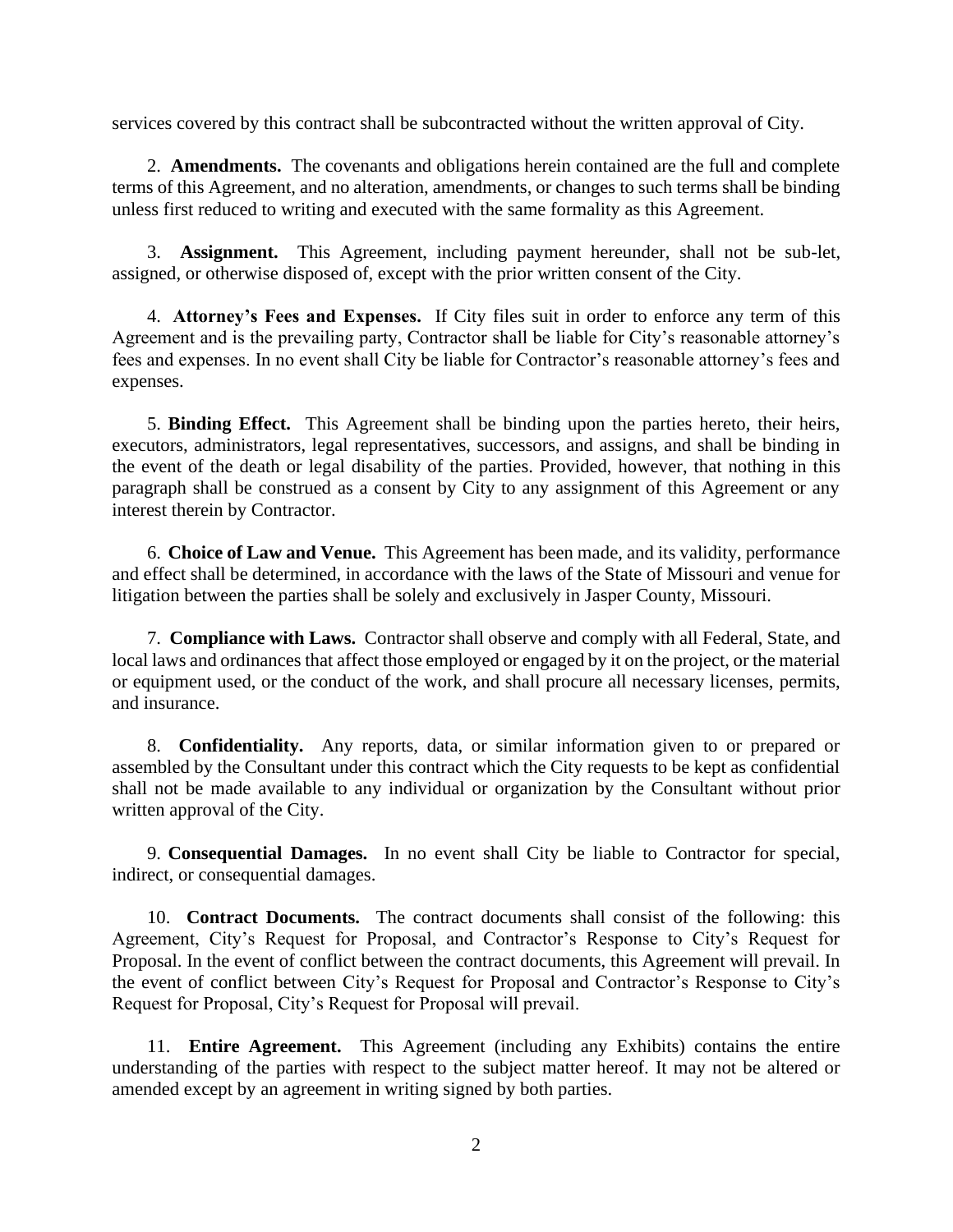12. **Ethics.** Contractor warrants that it has not employed or retained any company or person, other than a bona fide employee working solely for Contractor, to solicit or secure this Agreement, and that it has not paid or agreed to pay any company or person, other than a bona fide employee working solely for Contractor, any fee, commission, gift, or contingent fee.

13. **Headings.** The headings of paragraphs in this Agreement are for convenience only. The headings form no part of this Agreement and shall not affect its interpretation.

## 14. **Indemnification.**

a. In no event shall the City be liable to the Consultant for special, indirect, or consequential damages, except those caused by the City's gross negligence or willful or wanton misconduct arising out of or in any way connected with a breach of this contract. The maximum liability of the City shall be limited to the amount of money to be paid or received by the City under this contract.

b. The Consultant shall defend, indemnify and hold the City harmless, its elected or appointed officials, agents and employees from and against any and all liability, suits, damages, costs (including attorney fees), losses, outlays and expenses from claims in any manner caused by, or allegedly caused by, or arising out of, or connected with, this contract, or the work or any subcontract there under (the Consultant hereby assuming full responsibility for relations with subcontractors), including, but not limited to, claims for personal injuries, death, property damage, or for damages from the award of this contract to Consultant.

c. The Consultant shall indemnify and hold the City harmless from all wages or overtime compensation due any employees in rendering services pursuant to this agreement or any subcontract, including payment of reasonable attorneys' fees and costs in the defense of any claim made under the Fair Labor Standards Act, the Missouri Prevailing Wage Law or any other federal or state law.

d. The indemnification obligations of Consultant hereunder shall not be limited by any limitations as to the amount or type of damages, compensation or benefits payable by or for the Consultant, under any federal or state law, to any person asserting the claim against City, its elected or appointed officials, agents and employees, for which indemnification is sought.

e. The indemnification obligations herein shall not negate, abridge, or reduce in any way any additional indemnification rights of the City, its elected or appointed officials, agents and employees, which are otherwise available under statute, or in law or equity.

f. Consultant affirms that it has had the opportunity to recover the costs of the liability insurance required in this agreement in its contract price. Consultant's obligation under this agreement to defend, indemnify and hold harmless any person from that person's own negligence or wrongdoing is limited to the coverage and limits of the applicable insurance.

15. **Insurance.** Contractor shall secure and maintain at its own cost and expense, throughout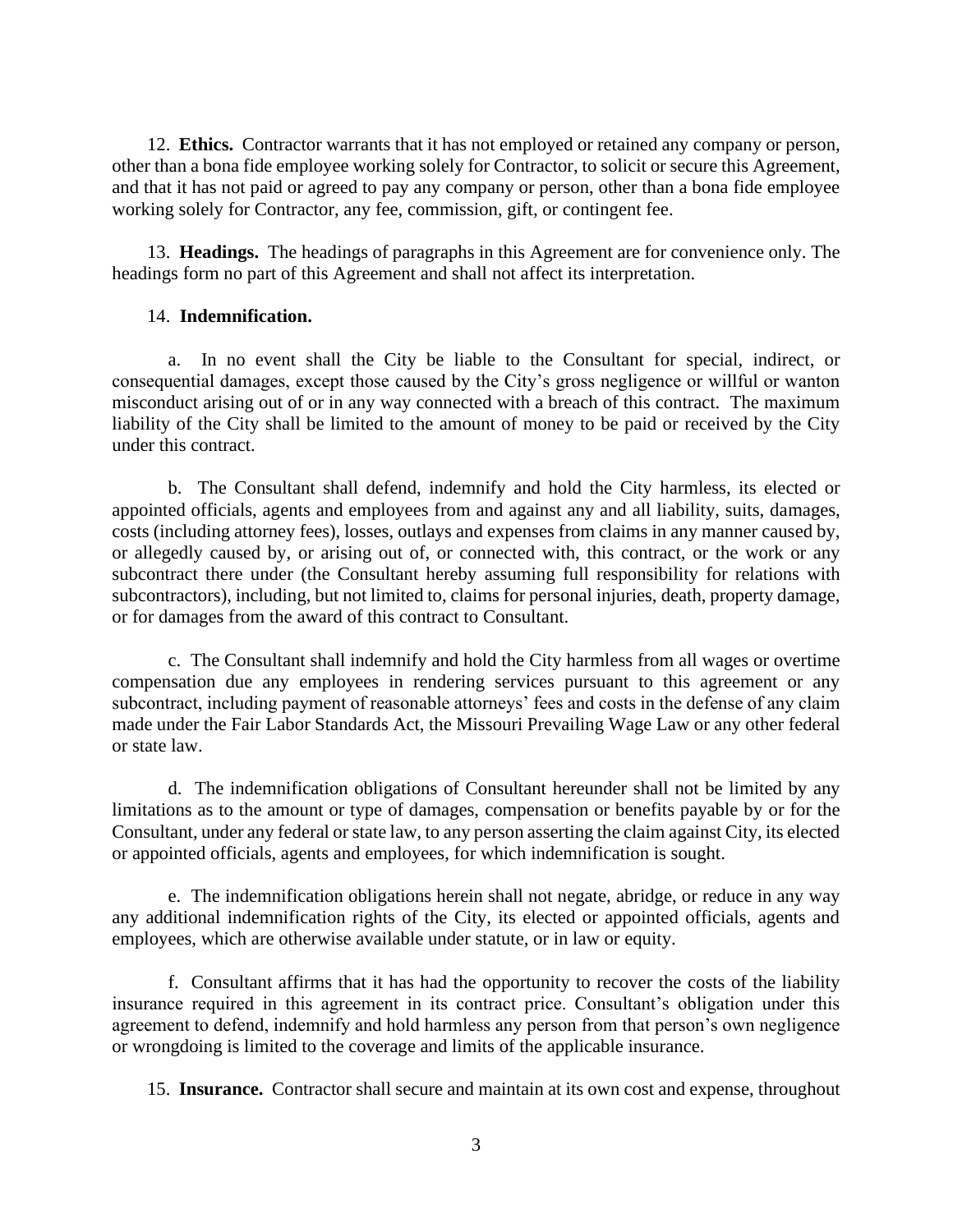the duration of this Agreement, insurance of such types and in such amounts as may be necessary to protect it and the interests of City against all hazards or risks of loss as hereunder specified or which may arise out of the performance of this Agreement. Such policies shall name City as an additional insured, with limits of liability not less than the sovereign immunity limits for Missouri public entities calculated by the Missouri Department of Insurance as of January 1 each calendar year and published annually in the Missouri Register pursuant to Section 537.610, RSMo. (See, http://insurance.mo.gov/industry/sovimmunity.php)

16. **Non-Discrimination.** In performance of the work covered by this Agreement, Contractor shall not discriminate against any worker because of race, creed, color, political affiliation, handicap, or national origin.

17. **Notices.** All notices required or permitted hereinunder and required to be in writing may be given by first class mail addressed to City and Contractor at the addresses as follows:

| City of Joplin             | The Segal Group, Inc.                          |
|----------------------------|------------------------------------------------|
| <b>ATTN: City Attorney</b> | ATTN: Jennifer Donnelly, SVP                   |
| 602 S. Main St.            | 333 W. 34 <sup>th</sup> Street, $3^{rd}$ Floor |
| Joplin, MO 64801           | New York, New York 10001                       |
| pedwards@iophimo.org       | jldonnelly@segalco.com                         |

The date of delivery of any notice given by mail shall be the date falling on the second full day after the day of its mailing.

18. **Records and Audits.** The Contractor shall maintain accounts and records, including personnel, property, and financial records, adequate to identify and account for all costs pertaining to the Contract and such other records as may be deemed necessary by the City to assure proper accounting for all project funds. These records will be made available for audit purposes to the City or any authorized representative, and will be retained for three years after the expiration of this Contract.

19. **Representations.** The signatories hereto represent and warrant that they have read this Agreement, that they are fully authorized in the capacities shown, that they understand the terms of this Agreement, and that they are executing the same voluntarily and solely for the consideration described herein.

20. **Severability.** If any of the provisions of this Agreement shall be construed to be invalid or illegal, the legality or validity of the other provisions of this Agreement shall not be effected thereby. Any illegal or invalid provision of this Agreement shall be severable and any other provisions shall remain in full force and effect.

21. **Subcontractors.** Contractor shall be as fully responsible to City for the acts and omissions of its subcontractors, and of persons either directly or indirectly employed by them, as Contractor is for the acts and omissions of persons it directly employs. Contractor shall cause appropriate provisions to be inserted in all subcontracts relating to this work, to bind all subcontractors to Contractor by all the terms herein set forth, and insofar as applicable to the work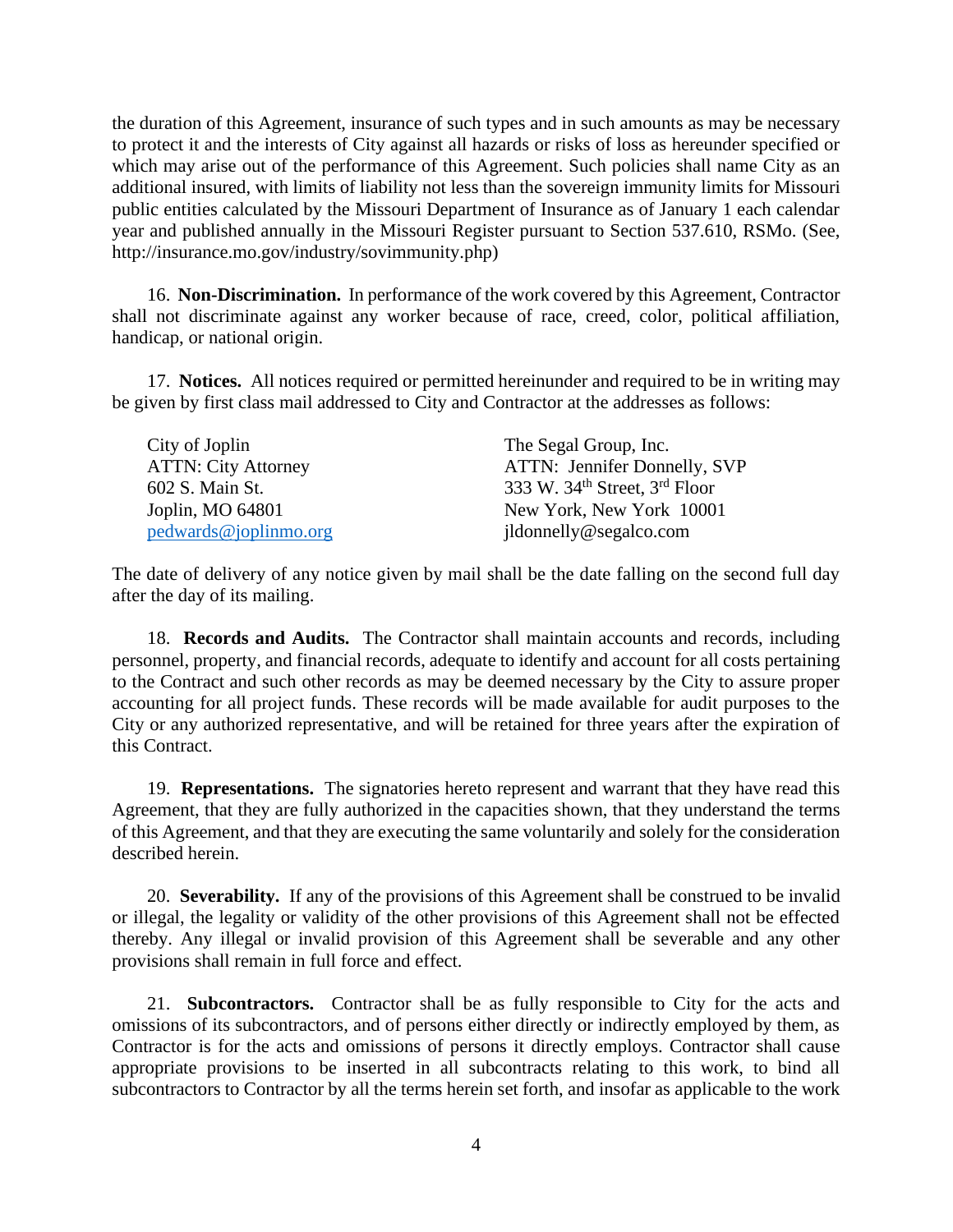of subcontractors and to give Contractor the same power regarding termination of any subcontract as City may exercise over Contractor under any provisions of this Agreement. Nothing contained in this Agreement shall create any contractual relation between the subcontractor and City or between any subcontractors.

22. **Termination.** If, through any cause, Consultant shall fail to fulfill in a timely and proper manner Consultant's obligations under this contract, or if Consultant shall violate any of the covenants, agreements, or stipulations of this contract, City shall thereupon have the right to terminate this contract by giving written notice to Consultant of such termination and specifying the effective date thereof, at least five (5) days before the effective day of such termination. City may, without cause, terminate this contract upon 30 day's prior written notice. In either such event, all finished or unfinished documents, data, studies, reports, or other materials prepared by the Consultant shall, at the option of City become its property. Consultant shall be entitled to receive just and equitable compensation for any satisfactory work completed. Notwithstanding the above, Consultant shall not be relieved of liability to City for damages sustained by City by virtue of any such breach of the contract by Consultant.

23. **Third-Party Beneficiaries.** This Agreement shall not confer any rights or remedies upon any person other than the parties and their respective successors and permitted assigns.

24. **Unauthorized Aliens.** That pursuant to Missouri Revised Statute Sections 285.525 through 285.555, if this contract exceeds the amount of \$5,000.00 and Contractor is associated with a business entity, Contractor shall provide an acceptable notarized affidavit stating that the associated business entity is enrolled in and participates in a federal work authorization program with respect to the employees working in connection with the contracted services, and that said business entity does not knowingly employ any person who is an unauthorized alien in connection with the contracted services. Additionally, Contractor must provide documentation for said business entity evidencing current enrollment in a federal work authorization program.

25. **Waiver.** Waiver of any provision of this Agreement or breach of this Agreement shall not thereafter be deemed to be a consent by the waiving party to any further waiver, modification or breach by the other party, whether new or continuing, of the same or any other covenant, condition or provision of this Agreement. Failure by one of the parties to this Agreement to assert its rights for any breach of this Agreement shall not be deemed a waiver of such rights.

[Remainder of page intentionally left blank – signature page follows]